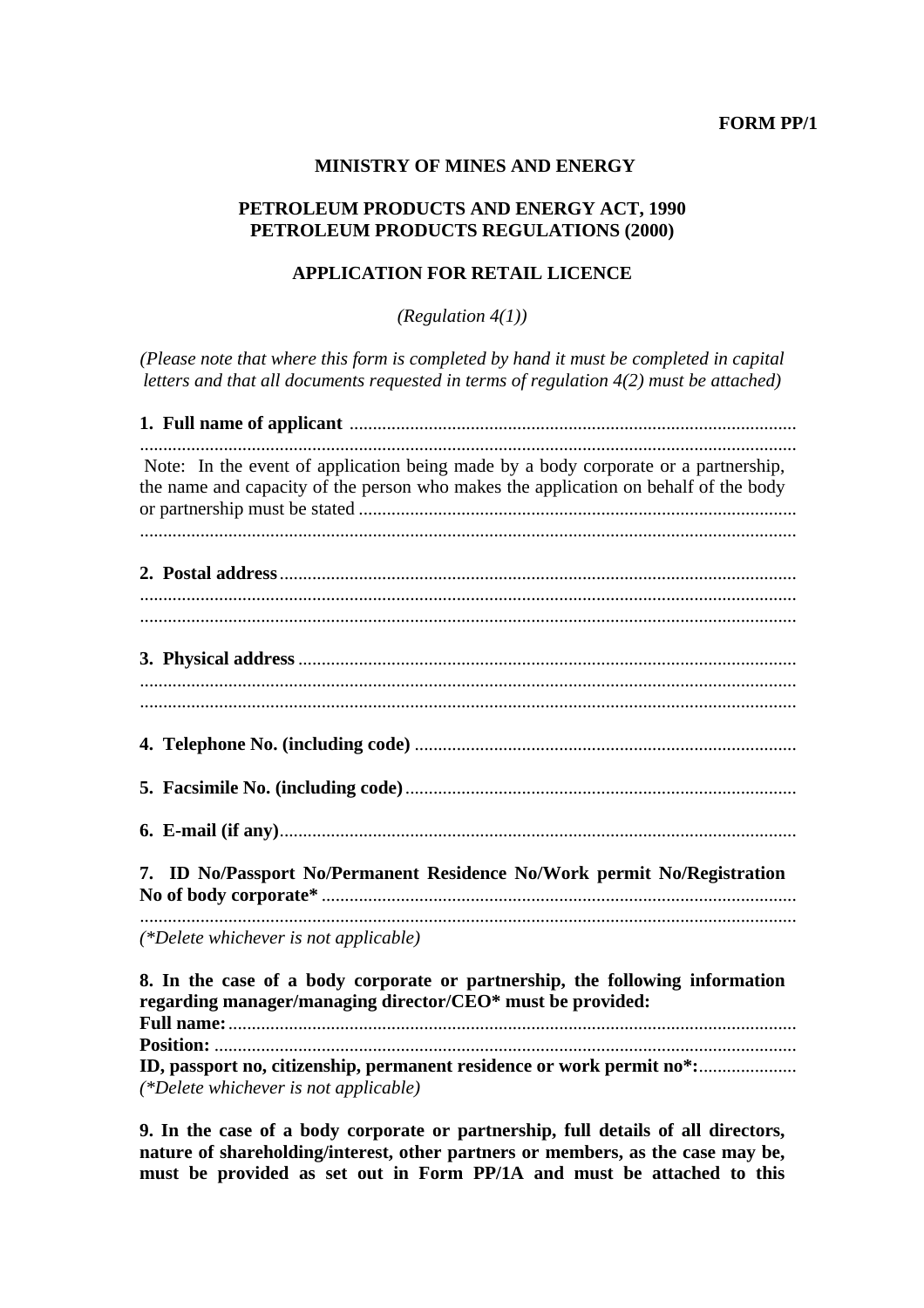application.

**Nature** shareholding/interest *(including)* of percentage of Namibian 11. In the case of a body corporate, provide name, registration number and country of registration, of all holding and subsidiary companies as defined in the 14. Physical location of proposed retail outlet (if physical location is not readily 15. In the case of application being made by a wholesaler who does not intend to operate the proposed retail outlet itself, the period which the applicant intends to operate the retail outlet itself before entering into agreement with another person in terms of which such other person will operate the proposed retail outlet ............. 16. If applicant is not owner of proposed retail outlet, provide name and address of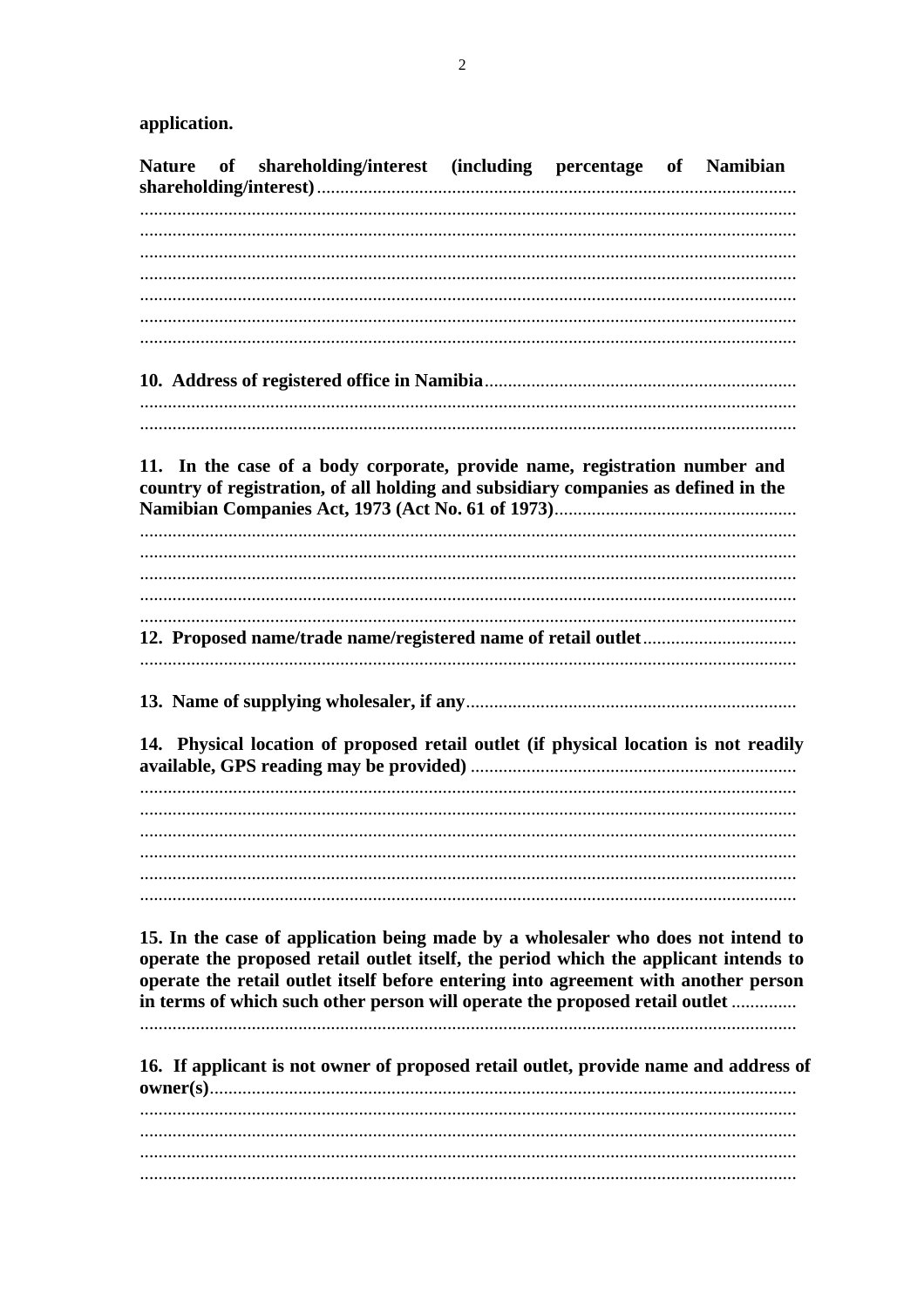17. Details of all activities to be undertaken under the retail licence (including services to be provided at the proposed retail outlet), facilities to be provided, and 

(If necessary, attach separate list)

18. Has an environmental impact assessment study been conducted? (Yes or No)...

19. Does applicant already hold a retail licence under the Act? If yes, provide retail licence number(s) and attach a certified copy of retail licence(s) to the application. Answers must be provided hereunder.

| <b>Holder</b> of other<br>certificates |    | <b>Licence Number(s)</b> |  |  |  |
|----------------------------------------|----|--------------------------|--|--|--|
| <b>YES</b>                             | NΩ |                          |  |  |  |
|                                        |    |                          |  |  |  |

# **DECLARATION**

hereby declare that I am not subject to any of the disqualifications as set out in regulation 25 and that the information submitted by me in this application is true and correct.

Signature

Date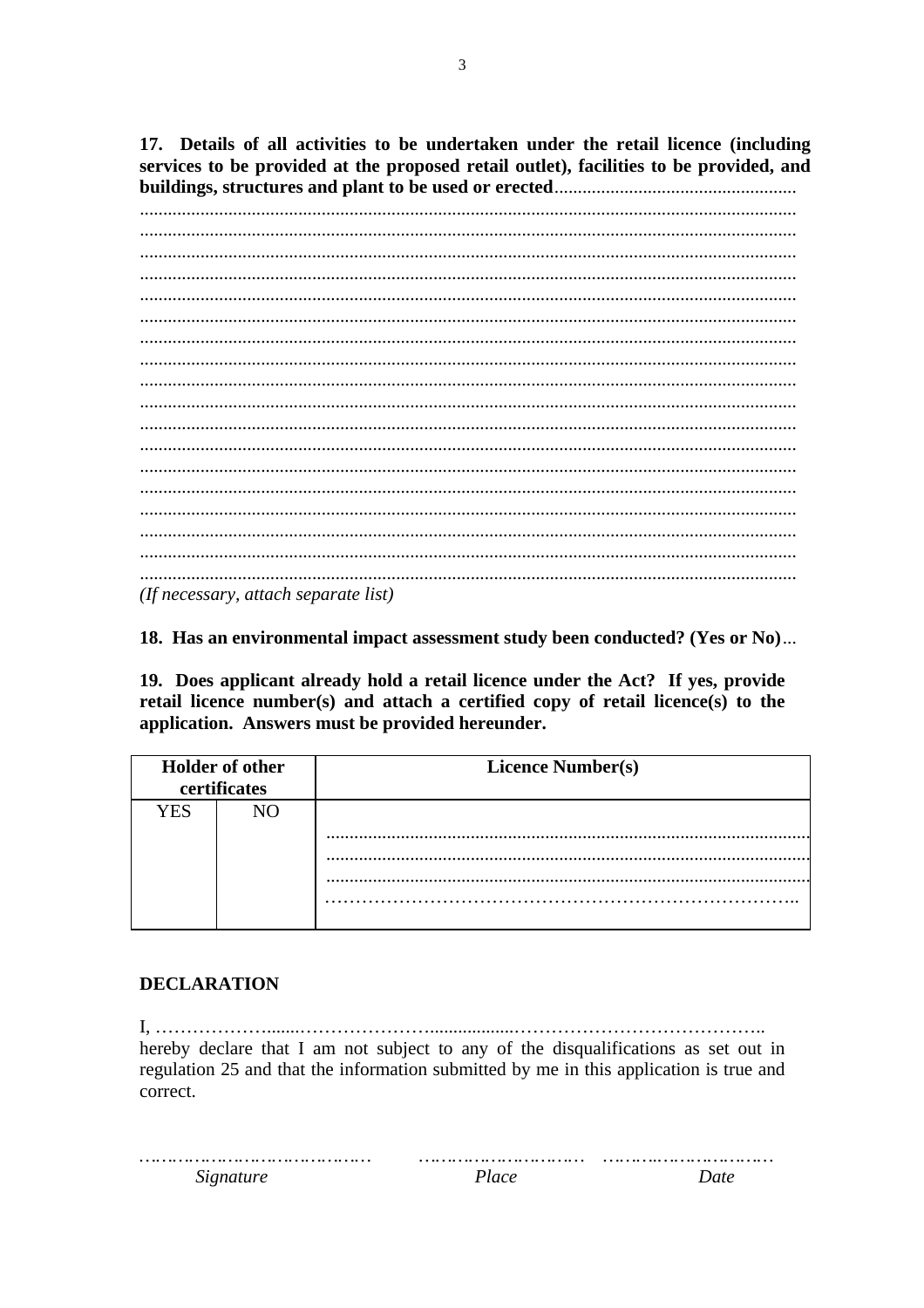#### **FORM PP/1A**

# **DETAILS OF DIRECTORS, OTHER PARTNERS OR MEMBERS, AS THE CASE MAY BE, OF APPLICANT**

| No.              | <b>Name</b> | Capacity<br>(e.g. director,<br>partner, etc) | <b>ID/Pass-</b><br>port<br><b>Number</b> | Citizenship | <b>Postal &amp; Residential</b><br>address | Telephone & Fax<br>numbers |
|------------------|-------------|----------------------------------------------|------------------------------------------|-------------|--------------------------------------------|----------------------------|
| 1.               |             |                                              |                                          |             |                                            |                            |
| 2.               |             |                                              |                                          |             |                                            |                            |
| 3.               |             |                                              |                                          |             |                                            |                            |
| $\overline{4}$ . |             |                                              |                                          |             |                                            |                            |
| 5.               |             |                                              |                                          |             |                                            |                            |

*Note: Attach further pages if necessary*